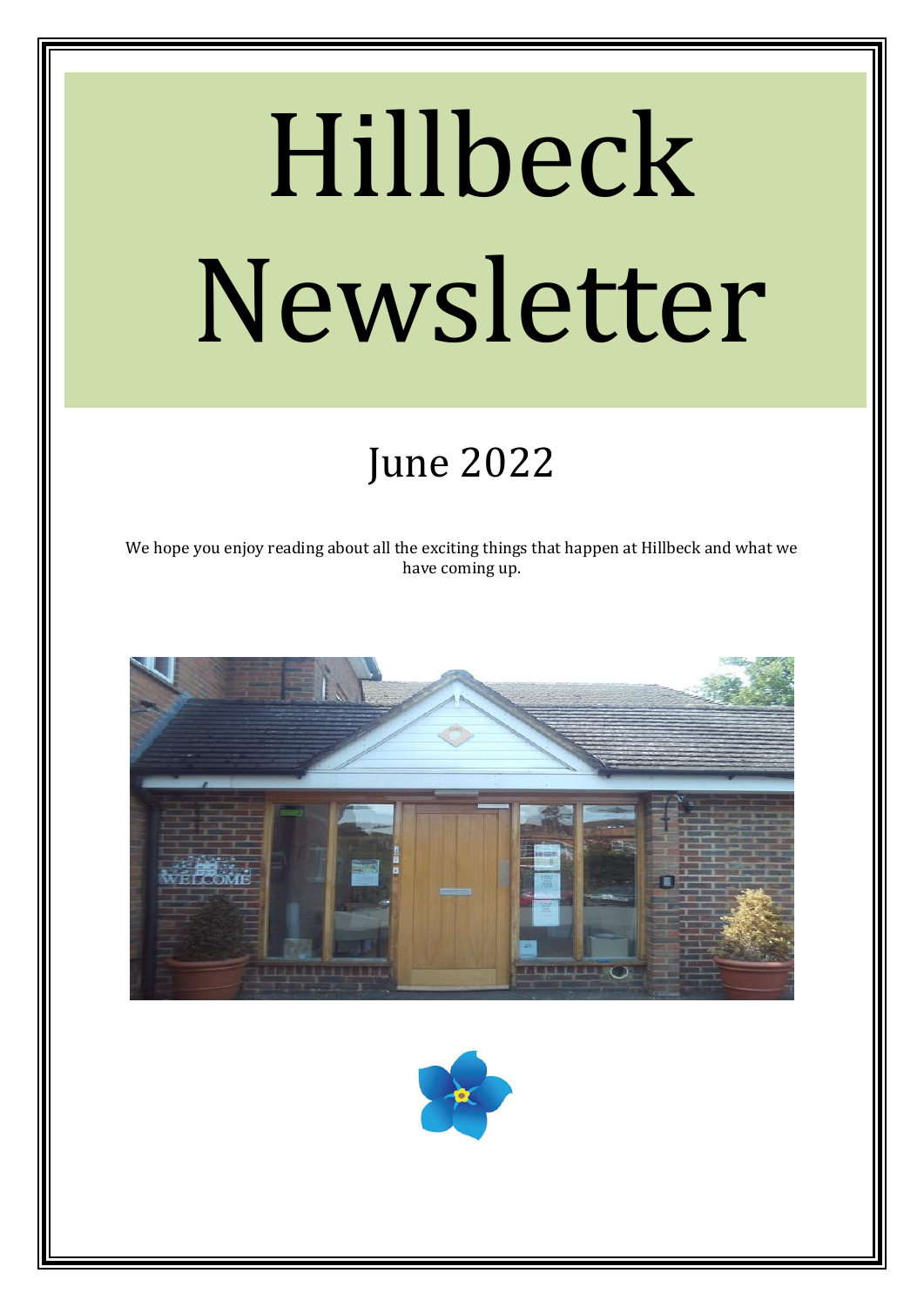## Internal Activities

We have a range of activities taking place every morning and afternoon… These include Bingo, Arts & Crafts, Quiz's, Sing-a-longs, Armchair Exercise's, Games and much more.

Platinum Jubilee Celebrations & Kevin Walsh – 2nd June Victoria (Vocalist) – 6th June Denis Connolly - 10<sup>th</sup> June Alisha –  $13<sup>th</sup>$  June G Fitness, Exercise Class – 15th June Father's Day – 19th June Outing to Little Oyster tea rooms – 22nd June Holy Cross Service – 24th June Alisha – 29th June

#### Birthday's This Month

Helen – 8th June Sylvia - 11<sup>th</sup> June Rodney – 30th June

### Quote of the Month

Kindness can transform someone's darkest moment with a blaze of light. You'll never know how much you're caring matter's; make a difference for another day.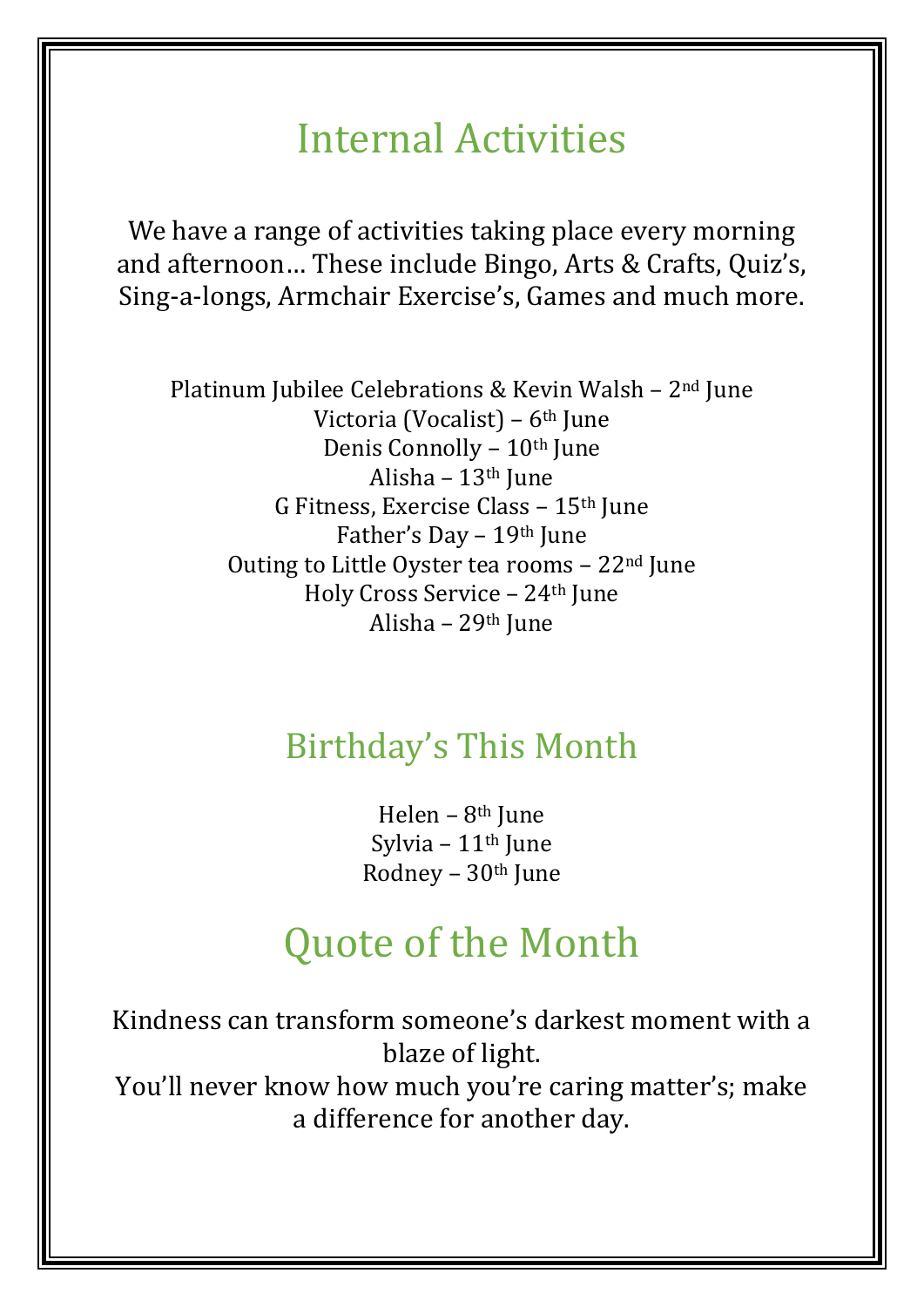## Getting to know our staff

#### Employees of the month





**Ellie Shannon**

To all of you, thank you as always for all you do!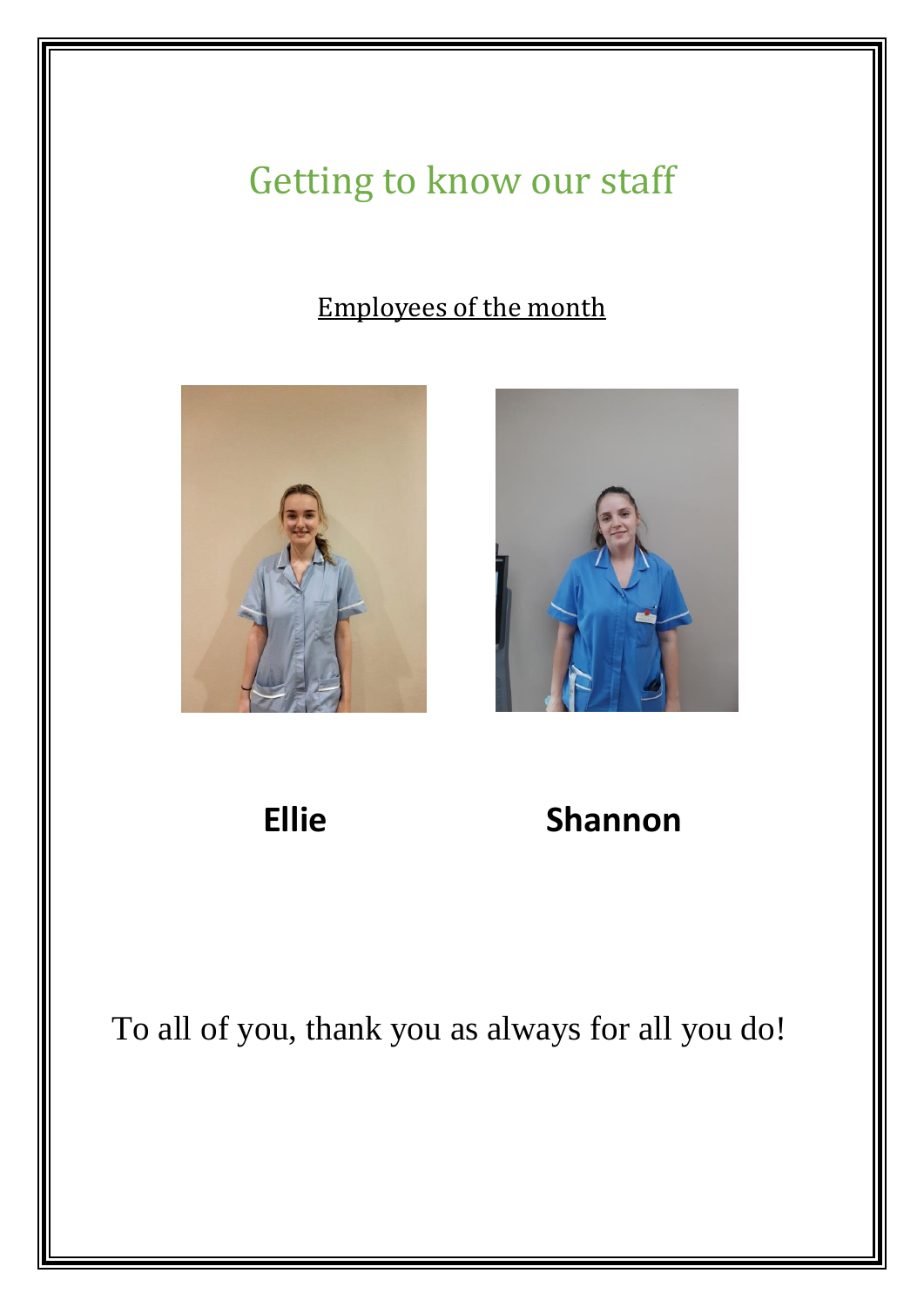## Hillbeck News

Last month was Dementia awareness week; some of the resident's enjoyed making forget me not flowers.

Over the years research has proved that Reminiscing and Signing do play a really important part in helping a person cope with living with dementia.

Over the week we held discussions about dementia and we looked at reminiscing including childhood, School Days, previous job roles, families, weddings and previous holiday locations.

Many residents were able to talk about how they feel about living with dementia and the positive impact that activities can have on those living with dementia.

We have enjoyed many sing-a-long sessions, which of course resulted in lots of dancing and interaction.

We went on a trip to Aylesford Priory, where we all enjoyed tea and cake.

We fed the swans & ducks, looked around the local pottery shop and thoroughly enjoyed our afternoon out.

VE Day celebrations were held; we had a large table with World War Memorabilia set up.

The resident's thoroughly enjoyed this and some fascinating memories were discussed.

We held a quiz and wartime sing songs were held.

Trevor Osbourne (Vocalist and Guitarist) came to entertain us all at Hillbeck, they used musical instruments to join in and had a lovely time.

We are all looking forward to seeing you all at our Jubilee celebrations

Take care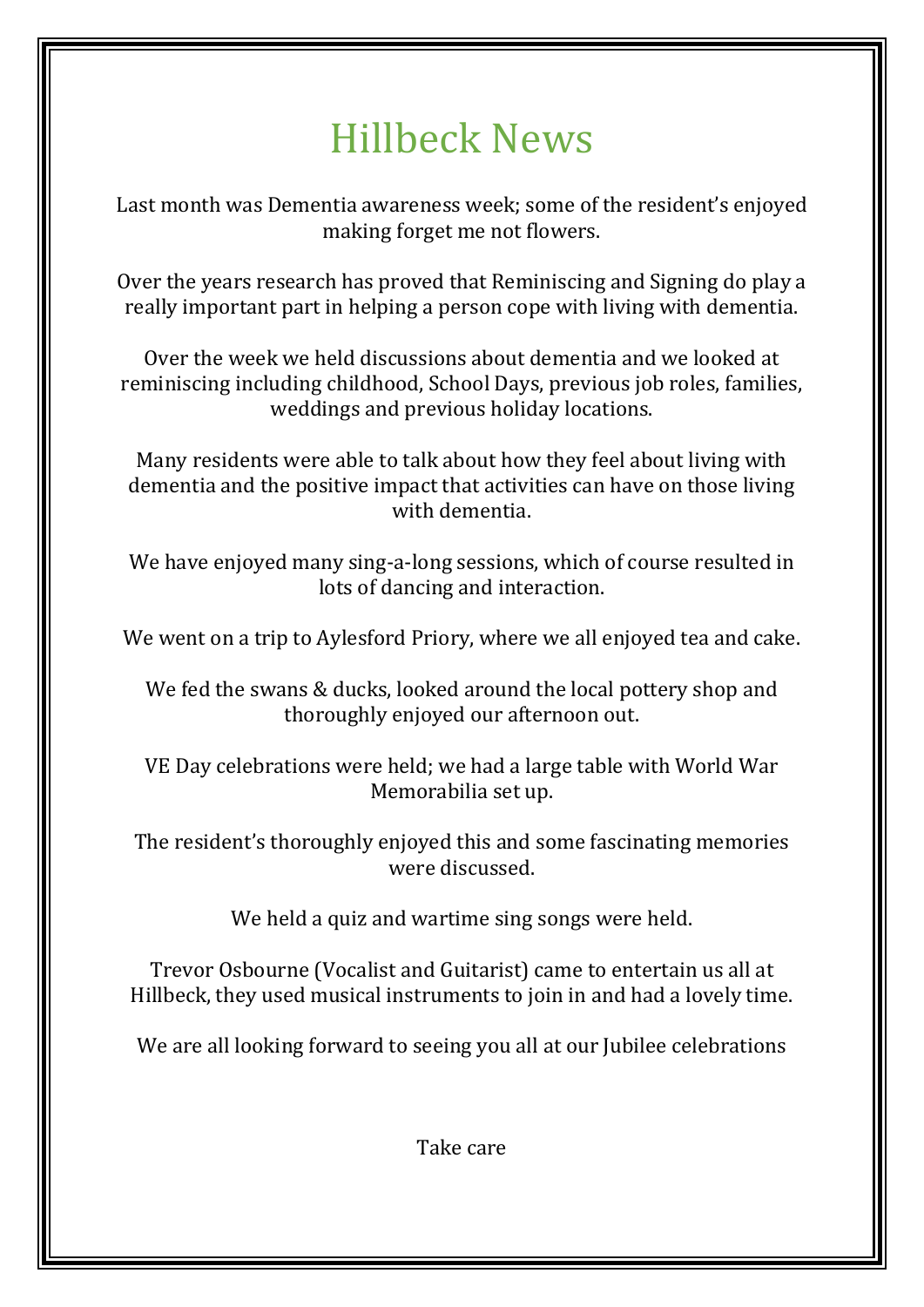